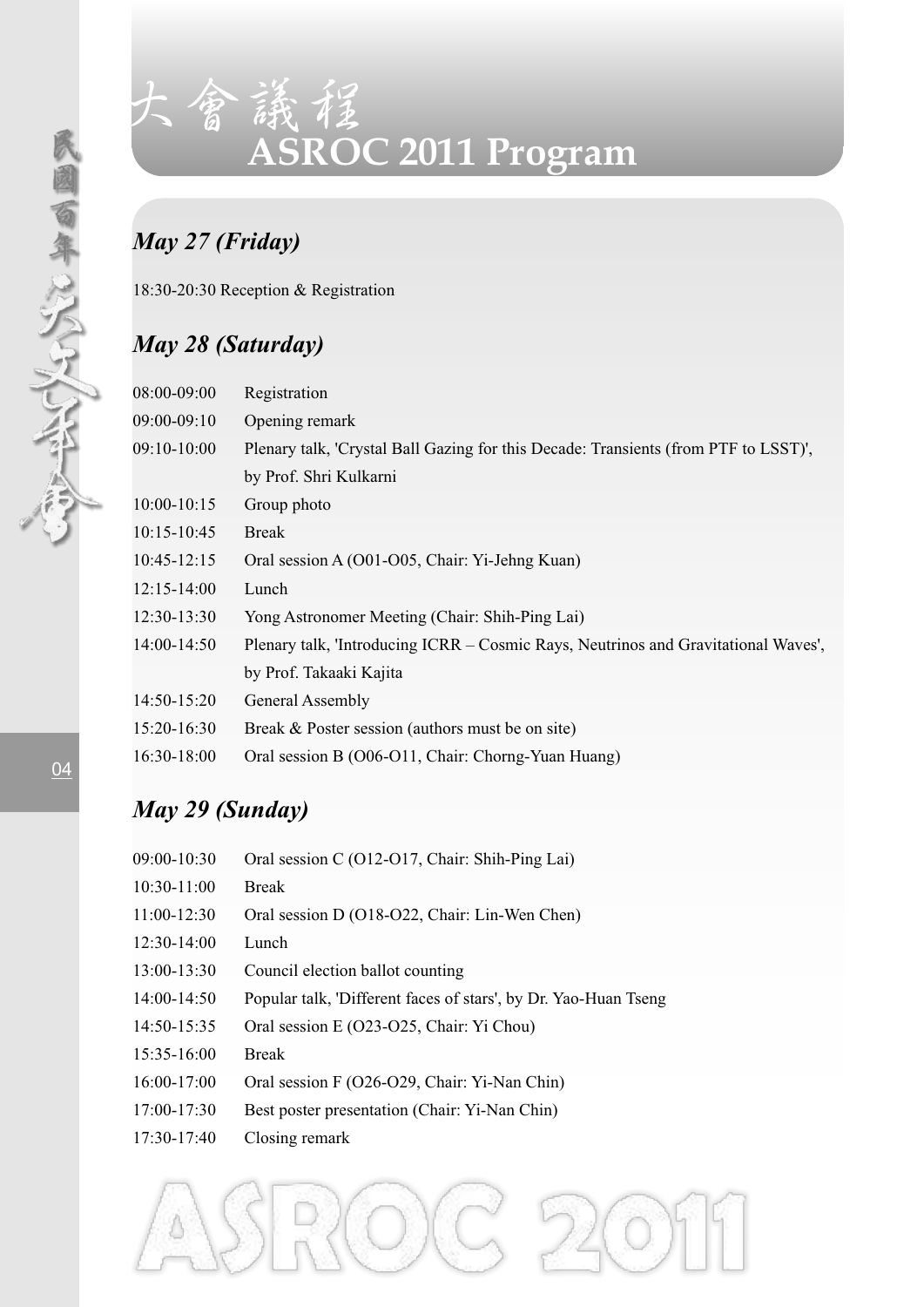## **ASROC 2011 Program** 一、大會邀請演講

5/28(六)

09:10-10:00

Prof. Shri Kulkarni

Director of Caltech Optical Observatories, Caltech

主講: 『Crystal Ball Gazing for this Decade: Transients (from PTF to LSST)』

14:00-14:50

Prof. Takaaki Kajita

Director of Institute of Cosmic Ray Research (ICRR), University of Tokyo

主講: 『Introducing ICRR – Cosmic Rays, Neutrinos and Gravitational Waves』

#### 二、大會通俗演講

5/29(日) 14:00-14:50 曾耀寰博士 中央研究院天文及天文物理研究所 主講:『星星面面觀』  $\frac{0.5}{0.5}$ 

民國百年以人了人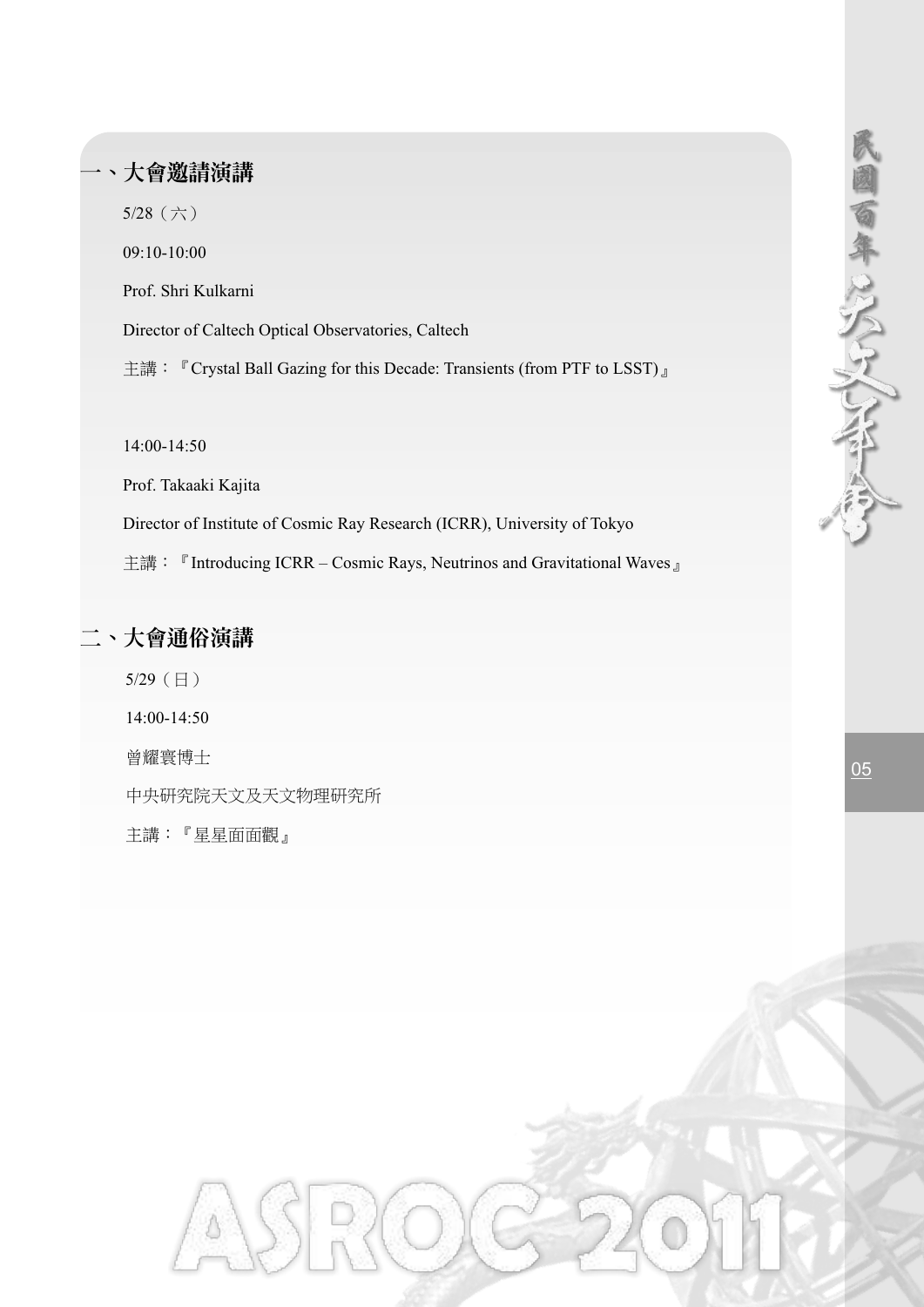# 口頭論文目錄 **List of Oral Presentation**

Oral presentations are all 15 minutes each, including Q&A, except for O04\* and O19\*, which are 30 minutes each.

| Code            | <b>Title</b>                                                                                          | Presenting<br><b>Author</b> | Affiliation*      |
|-----------------|-------------------------------------------------------------------------------------------------------|-----------------------------|-------------------|
| O01             | Progress Report of PS1TW                                                                              | W. P. Chen                  | <b>NCU</b>        |
|                 | O02 State of MIOSOTYS Project                                                                         | I-Chun Shih                 | <b>NTHU</b>       |
| O03             | Current Status of Visible 4-Color Simultaneous Imager<br>Development                                  | Kinoshita<br>Daisuke        | <b>NCU</b>        |
| $O04*$          | The Next Generation CFHT                                                                              | Alan<br>McConnachie         | <b>HIA</b>        |
| O05             | The ALMA Project; Status, Progress, and the First Call<br>for the Proposal                            | Shigehisa<br>Takakuwa       | <b>ASIAA</b>      |
| O06             | The Onset of Silicate Crystallization in the Early Stage<br>of Star Formation                         | Sean Chapman                | <b>ASIAA/UM</b>   |
| O07             | Planetesimal Formation around the Young Abruptive<br>Variable GM Cephei                               | Chia-Ling Hu                | <b>NCU</b>        |
| O08             | Searching for Young Stellar Objects with Multi-<br>wavelength Observations toward Ophiuchus Molecular | Chi-Hung Yan                | <b>ASIAA/NTNU</b> |
| O09             | VLA1623: a Non-coeval Triple System with a First<br>Core Candidate                                    | Nadia M. Murillo NTHU       |                   |
| O10             | Extended Infrared Emission Associated with Protostars:<br>Views from Spitzer IRAC                     | Hiro Takami                 | <b>ASIAA</b>      |
| O11             | Quadrupolar Outflow of NGC 1333 IRAS 2A                                                               | Arthur Tsai                 | <b>NTHU</b>       |
| O12             | Chemical Stratification in the L1448C Region                                                          | Naomi Hirano                | <b>ASIAA</b>      |
| O13             | Submillimeter Observation of Low-mass Star Forming<br>Region L1157                                    | Wen-Cheng Wu                | NTU/ASIAA         |
| O <sub>14</sub> | Outflows and Envelopes around Two Protostellar<br>Sources, NGC-1333 IRAS4a1 and 4a2                   | Sheng-Feng Yen              | <b>ASIAA</b>      |
| O15             | Finding Dense Clouds from the 2MASS and<br>GLIMPSE360 Data                                            | Cosmos C. Yeh               | <b>ASIAA/NTHU</b> |
| O16             | Measurement of the Scattering of Helioseismic Waves<br>by a Sunspot                                   | Zhi-Chao Liang              | <b>NTHU</b>       |
| O17             | Searching for T Dwarfs in the Rho Oph. Star-forming<br>Region                                         | Po-Shih Chiang              | NCU               |
| O18             | Discovery of Variable Stars in the Field of the Galactic<br>Open Cluster NGC 7039                     | Juei-Hwa Hu                 | <b>NCU</b>        |
| $O19*$          | The Next-generation Space Infrared Astronomy Mission<br><b>SPICA</b>                                  | Takao Nakagawa   JAXA       |                   |

民國百年以次又人名印念